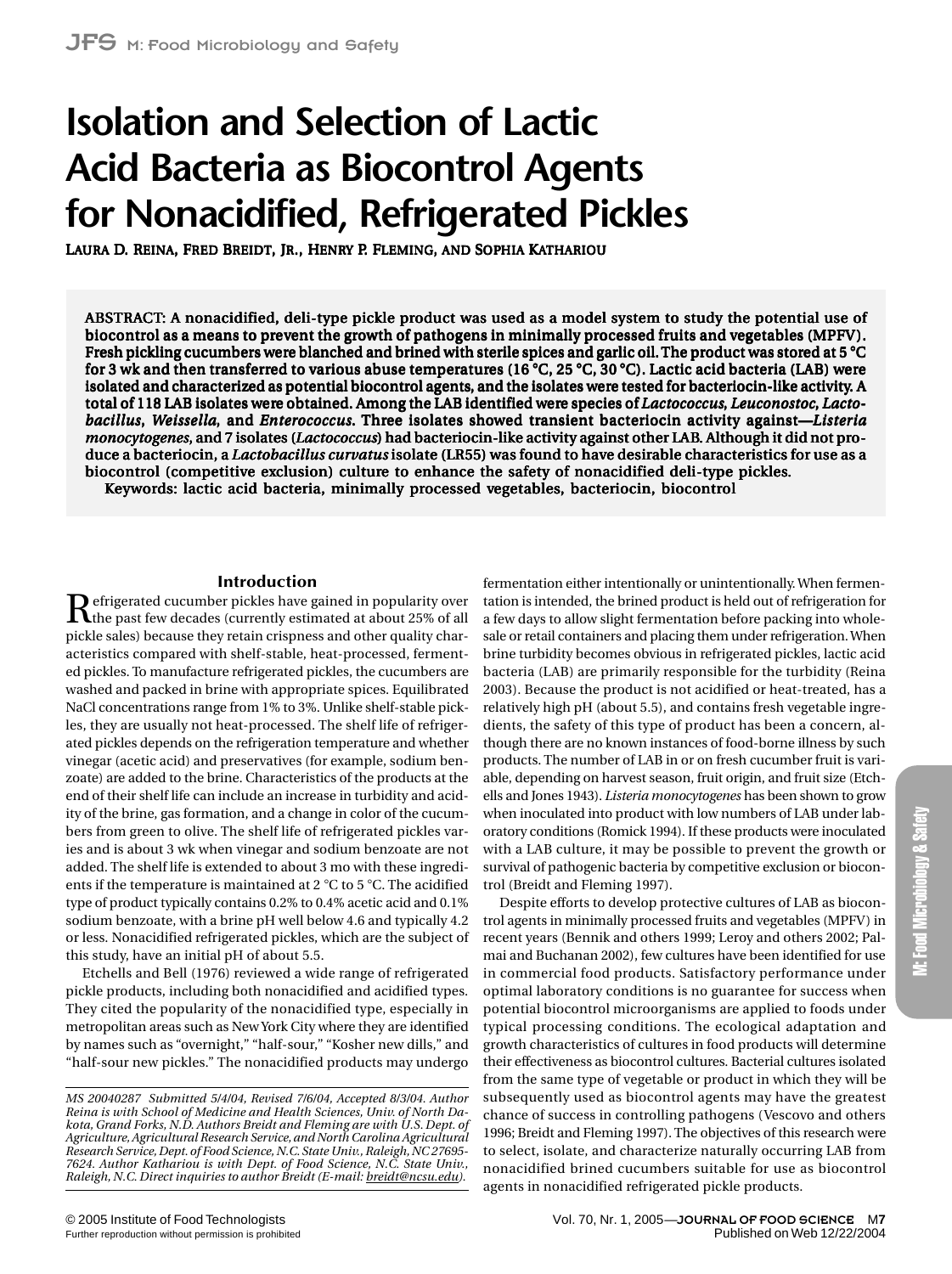## **Materials and Methods**

## Deli-type pickle product

Cucumbers (3.5- to 3.8-cm dia) were washed and blanched for 15 s at 80 °C (Breidt and others 2000) and immediately placed in 46oz glass jars containing 680 mL cold (5  $^{\circ}$ C), sterile brine prepared in an autoclave (4% NaCl, to equilibrate at 2% NaCl) with 1 g of sterile garlic oil (Aquaresin garlic, Kalsec, Kalamazoo, Mich., U.S.A.) and 5 g of sterile, irradiated pickling spices (Ba-Tempte, Brooklyn, N.Y., U.S.A.). We have previously found that the Aquaresin garlic oil contains no detectable microbial flora (data not shown). This procedure significantly reduces the total microflora and increases shelf life, but does not eliminate the LAB and other microflora typically present in nonacidified refrigerated pickle products (Breidt and others 2000). Spices were irradiated with a dose of 13 kGy in plastic containers of 1-L capacity by using Co<sup>60</sup> (Nuclear Engineering Dept., NCSU, Raleigh, N.C., U.S.A.).

Jars were refrigerated at 5  $\degree$ C for 3 wk and then transferred to various abuse temperatures (16 °C, 25 °C, 30 °C). Brine samples were appropriately diluted in sterile saline solution (0.85% NaCl) and plated on De Man, Rogose, and Sharpe (MRS) agar (Difco, Detroit, Mich., U.S.A.) supplemented with 0.02% sodium azide (modified MRS or MMRS) to select for LAB. Bacteria were enumerated by automated plating using a spiral plating machine (Autoplate 4000, Spiral Biotech, Bethesda, Md., U.S.A.) and an automated plate reader (QCount, Spiral Biotech). Isolated colonies with different morphology were re-streaked on MRS agar.

Samples of blanched and unblanched cucumbers were also taken to enumerate the initial load of LAB. Cucumbers (200 g) were blended with sterile saline solution (0.85% NaCl) for 2 min at high speed. Blended samples were mixed in a stomacher for 1 min on the "high" setting (Stomacher 400, Spiral Biotech); the cell suspension was removed from the filter side of the stomacher bags (Spiral Biotech) and plated. For enumerating low (<100 colony-forming units [CFU]/ g) numbers of LAB, 3 different methods of plating were used: spread plating (0.1 mL) using a glass spreader, membrane-filtration using bottle filters (100 mL samples, Millipore Corp., Bedford, Mass., U.S.A.), and pour plating (1 mL samples) on MMRS agar.

## Bacterial cultures and identification methods

Bacteria used in this study, in addition to the isolates described subsequently, are listed in Table 1. LAB were grown overnight (15 h) at 30 8C in MRS broth. *Escherichia coli* K12 and *Pseudomonas fluorescens* were grown overnight at 37 °C in Tryptic Soy Glucose (TSG) broth. LAB isolates were grown on MRS agar and tested for gas production from glucose in MRS broth containing 1% added glucose with Durham tubes. Fermentative metabolism (homofermentor or heterofermentor) was determined with Heterolactic-Homolactic Differentiation (HHD) medium (McDonald and others 1987). Catalase reaction was determined by the 3%  $H_2O_2$  method (Paludan-Muller and others 1999) and cytochrome oxidase by Dry Slide Oxidase strips (Difco). Presumptive LAB isolates (catalase and oxidase negative Gram-positive bacteria from the MRS agar plates) were further characterized by a polymerase chain reaction (PCR) method (Breidt and Fleming 1996) using the 16S-23S intergenic transcribed spacer (ITS) region, followed by restriction with *Rsa*I (ITS-PCR). Primers for the PCR were G1-16S (5' GAAGTCGTAA-CAAGG 3') and L2-23S (5' GGGTTTCCCCATTCGGA 3'). PCR was performed using a Robocycler Gradient 96 (Stratagene, La Joya, Calif., U.S.A.). Representative isolates from each group were further characterized by sequencing variable regions in the 1st 350 bases from the 5' end the 16S rRNA gene (Barrangou and others 2002) using primers RU-16S (5' AGAGTTTGATCCTGGCTCAG 3') and RD-

#### **Table 1—Bacterial strains used in this study**

| <b>Strain</b>                             | Source, strain identification |
|-------------------------------------------|-------------------------------|
| Lactobacillus plantarum LA70              | ATCC. <sup>a</sup> 14917      |
| Lactobacillus plantarum BI7               | FFI <sub>b</sub>              |
| Pediococcus dextrinicus LA77              | ATCC, 33087                   |
| Pediococcus pentosaceus LA61              | ATCC, 432001                  |
| Leuconostoc mesenteroides LA81            | ATCC, 8293                    |
| Listeria monocytogenes B164 serotype 4b   | FFL                           |
| Listeria monocytogenes B181 serotype 4b   | SKc                           |
| Listeria monocytogenes B182 serotype 4b   | SK                            |
| Listeria monocytogenes B183 serotype 1/2a | SK                            |
| Listeria monocytogenes B184 serotype 1/2b | SK                            |
| Escherichia coli B41                      | <b>FFL</b>                    |
| Pseudomonas fluorescens B14               | FFL                           |
| Lactococcus lactis LA218                  | FFL                           |

aAmerican Type Culture Collection.

bUSDA Food Fermentation Laboratory Culture Collection, Raleigh, N.C. cDr. S. Kathariou, NCSU, Raleigh, N.C.

16S (5' GTCTCAGTCCCAATGTGGCC 3'). All primers were obtained from Sigma-Genosys (The Woodlands, Tex., U.S.A.). PCR products were purified before sequencing using a Wizard SV PCR purification kit (Promega, Madison, Wis.), and sequencing was done by Davis Sequencing (Davis, Calif., U.S.A.). Biochemical identification was done by a microplate method (AN Anaerobic Microplate, Biolog, Hayward, Calif., U.S.A.) or the API 50 CHL kit (Biomerieux, Hazelwood, Mich., U.S.A.) in accordance with the manufacturer's instructions.

## Bacteriocin assay

Screening for bacteriocin production was carried out using an agar overlay spot test method (Fleming and others 1975). Cultures were grown overnight (15 h) in MRS broth at 30  $^{\circ}$ C and harvested by centrifugation (13000  $\times$  g, 10 min). The supernatant was adjusted to pH 7 with NaOH, boiled for 1 min at 100  $\degree$ C to select for thermostable bacteriocins, and filter sterilized. For overlay plates,  $10 \mu L$  of the cell free supernatant was spotted onto MRS agar or TSG (trypticase soy agar plus 1% glucose) agar plates and allowed to dry. The plates were then overlaid with 3 mL of soft agar (0.75% agar) containing approximately 106 CFU/mL cells from a turbid overnight culture of the indicated target organisms (discussed subsequently). The plates were incubated 24 h at 30 °C or 37 °C and checked for inhibition zones around the spot area after 24 h. A positive control supernatant spot from a known nisin producer, *Lactococcus lactis* LA218, was included in each test. In addition to 30  $\degree$ C incubation, plates with *Listeria* as the indicator organism were incubated at 5 °C for 15 d.

## Growth rate determinations and biocontrol experiments

Growth rates of LAB and *L. monocytogenes* B164 (serotype 4b) were determined using an automated microplate reader (Model  $EL_x808_{\text{III}}$  Bio-Tek Microplate reader with Kineticalc V2.0 Software, Bio-Tek, Winooski, Vt.) at  $A_{600}$  nm optical density (OD). Rates were calculated from OD data using a Gompertz model with a custom nonlinear curve fitting software package (F. Breidt, unpublished). Experiments were done in a final volume of 200  $\mu$ L with cells from an overnight culture inoculated to an initial  $A_{600}$  of 0.05 (approx.  $1 \times 10^7$  CFU/mL) in cucumber juice medium containing 2% or 4% salt at 5 °C, 10 °C, 15 °C, and 21 °C. Cucumber juice medium (Breidt and others 2004) consisting of 60% cucumber juice and 40% water was filter-sterilized and stored at  $5^{\circ}$ C until use. For growth curves and biocontrol experiments, cells were incubated in 15-mL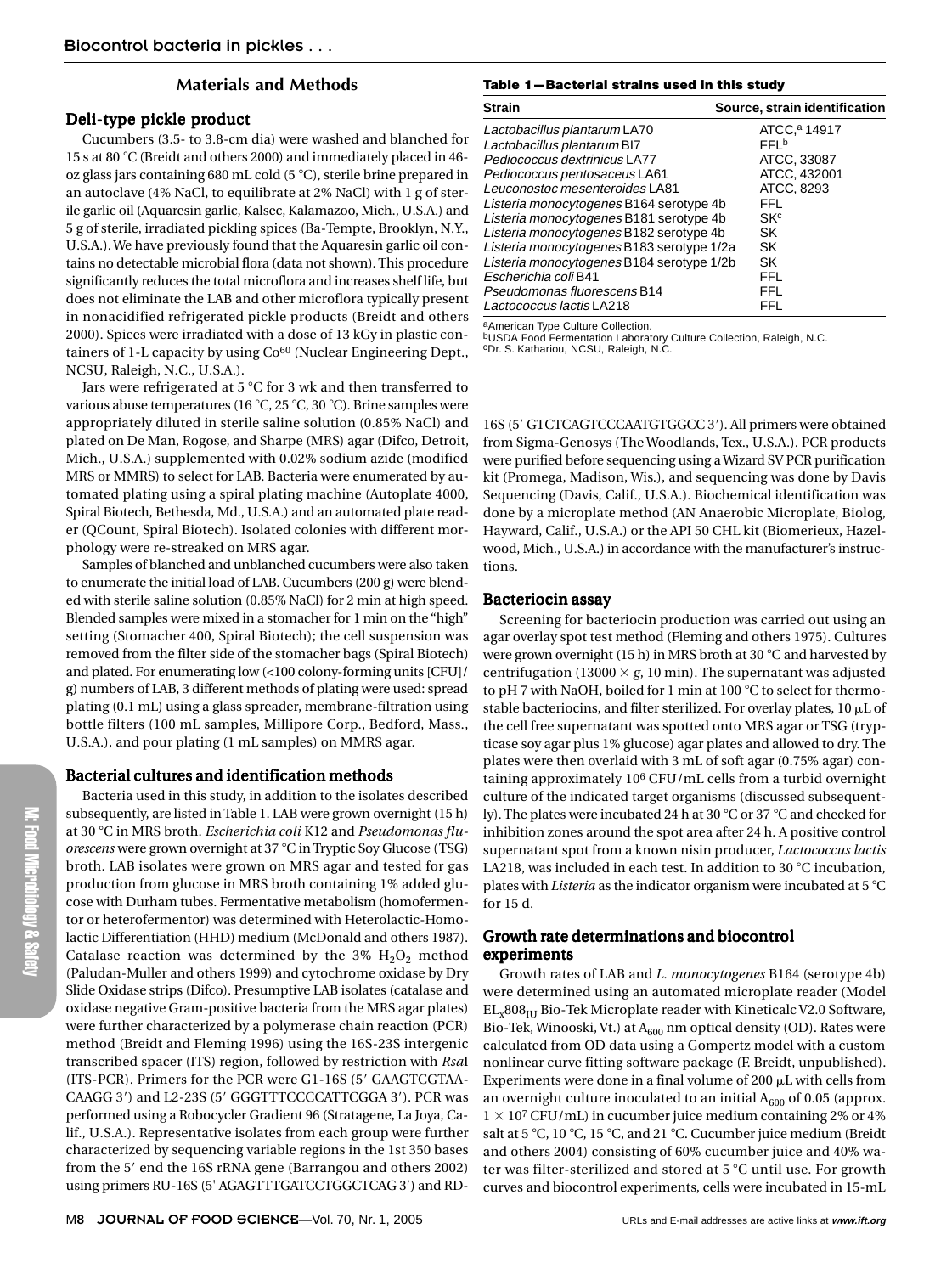**Table 2—Bacteriological attributes and putative identification of lactic acid bacteria (LAB) isolates from brined, refrigerated cucumbersa**

| <b>Microscopic</b><br>morphology | <b>HHD</b> <sup>b</sup>  | Temperature<br>(°C)° | <b>ITS pattern</b> | AN plate <sup>d</sup> | API 50 CHL <sup>d,e</sup> | 16S rRNA<br>sequencing |
|----------------------------------|--------------------------|----------------------|--------------------|-----------------------|---------------------------|------------------------|
|                                  |                          |                      |                    |                       |                           |                        |
| Cocci                            |                          | 25                   | Enterococcus       | No ID                 | No ID                     | E. casseliflavus (98)  |
| Cocci                            | $\overline{\phantom{0}}$ | 25                   | Enterococcus       | No ID                 | No ID                     | $E.$ durans (98)       |
| Cocci                            | -                        | 25                   | Enterococcus       | No ID                 | No ID                     | E. mundtii (98)        |
| Cocci, chains                    |                          | 16, 18, 25           | Lactococcus        | L. lactis             | L. lactis                 | L. lactis lactis (98)  |
| Coccobacilli                     | $\ddot{}$                | 16.25                | Leuconostoc        | L. citreum            | ND.                       | L. citreum (97.5)      |
| Coccobacilli                     | ÷                        | 5.18                 | Leuconostoc        | L. mesenteroides      | L. mesenteroides          | L. mesenteroides (98)  |
| Short rods                       | -                        | 5                    | Lactobacillus      | ND                    | L. curvatus               | L. curvatus (98)       |
| Short rods, chains               | -                        | 18                   | Lactobacillus      | <b>ND</b>             | L. plantarum              | L. plantarum (98)      |
| Cocci, pairs                     | $\overline{\phantom{0}}$ | 5                    | Pediococcus        | ND.                   | ND                        | P. pentosaceus (96.5)  |
| Coccobacilli<br>(96.5)           | $\ddot{}$                | 18.25                | Weissella          | W. confusa            | L. coprophilus            | W. confusa/kimchi      |

aAN = Anaerobic Microplate (Biolog); HHD = Heterolactic-Homolactic Differentiation; ITS = intergenic transcribed spacer.

bFermentative metabolism on the HHD medium:  $-$  = homofermentative; + = heterofermentative.<br><sup>c</sup>Temperature (°C) at which cultures were isolated.

 $d$ No ID = no identification; ND = not determined.<br><sup>e</sup>Two isolates were identified as *Lactococcus (L). lactis raffinolactis* by API50 CHL kit.

<sup>f</sup>Numbers in parentheses indicates the % of similarity of the 300 bp of the 16S (PCR) product.

plastic screw cap test tubes with similarly prepared cells (as discussed previously) in a 10-mL final volume. Tubes were placed in a heating-cooling waterbath (Neslab, RTE-211, Neslab Instruments, Inc., Newington, N.H., U.S.A.). For temperature shift experiments, bath temperature was adjusted as indicated. Cells were enumerated by plating at appropriate intervals on MRS (LAB) or TSG agar (*Listeria*). All assays were conducted with 2 or more independent replications.

## Statistical analysis

The analysis of variance was computed by the General Linear Models Procedure of SAS version 8.0 (SAS Inc., Cary, N.C., U.S.A.).

#### **Results and Discussion**

## Microbiology of deli-type pickles

The total aerobic plate count on the cucumbers were between  $10^3$ and 104 CFU/g after blanching. LAB dominated the microflora of the deli-style pickles as fermentation occurred, even though they represented only about 1% of the total microbial count (10 to 100 CFU/ g) in the cucumbers after blanching. Turbidity of the brine for samples at 5 °C typically occurred at 5 wk or longer after brining. In some cases, no turbidity was apparent after several months.

# Bacterial isolates

A total of 118 LAB isolates were obtained from the brine of the product stored at 5 °C, 16 °C, 25 °C, and 30 °C. Of the Gram-positive isolates tentatively identified as LAB by biochemical tests, we found that 45.8% were homofermentors and 54.2% were heterofermentors using both HHD medium and Durham tube methods. Bacteria with different ITS PCR-RFLP molecular fingerprinting patterns were chosen for identification by sequencing the 5' end of the 16S rRNA gene (containing 2 variable regions). Genotypic characterization of the isolates correlated well with their biochemical profile as determined by API or BIOLOG tests, with the exception of *Weissella* and *Enterococcus* (Table 2). In the case of *Enterococcus*, no identification could be found in the BIOLOG or the bioMerieux (API) databases. In the case of *Weissella* spp., 16 isolates were identified as *Lactobacillus coprophillus* by API 50 CHL*.* Some *Lactobacillus* and *Leuconostoc* spp. have been reclassified as *Weissella*, and *L. coprohillus* is now known as *Weissella confusa* (Paludan-Muller and others 1999). The bacteria identified included *Enterococcus*, *Lactococcus*, *Leuconostoc*, *Lactobacillus*, *Pediococcus*, and *Weissella*

species. Temperature appeared to be an important factor influencing the type of microflora isolated from the nonacidified pickle product: *Lactobacillus* species were isolated at 5 °C; *Leuconostoc* species at 5 °C and 16 °C; *Enterococcus* at 16 °C, 25 °C, and 30 °C; and *Lactococcus* and *Weissella* at 16 °C, 18 °C, and 25 °C (Table 2).

## Characterization of isolates

The growth rates of selected LAB were compared with growth rate of *L. monocytogenes* B164 at 20 °C and 5 °C in cucumber juice medium at different salt concentrations (0%, 2%, and 4% NaCl). At 20 8C, *L. mesenteroides* LR50, *Lactobacillus curvatus* LR55, isolates from this study, as well as *L. lactis* LA218 (a nisin-producing strain isolated originally from sauerkraut; Harris and others 1992) were found to grow faster than *L. monocytogenes* B164 at all salt concentrations tested (Figure 1), although at 4% NaCl, the growth rate of the *L. lactis* strain was similar to the *L. monocytogenes* culture. At



**Figure 1—Growth rates of lactic acid bacteria and** *Listeria monocytogenes* **in cucumber juice at 20** 8**C with 0%, 2%, and 4% NaCl. Open bars =** *Lactobacillus mesenteroides* **LR50; upward diagonal =** *Lactobacillus curvatus* **LR55; downward diagonal =** *Lactococcus lactis* **LA218; crosshatch =** *Listeria monocytogenes* **B164.**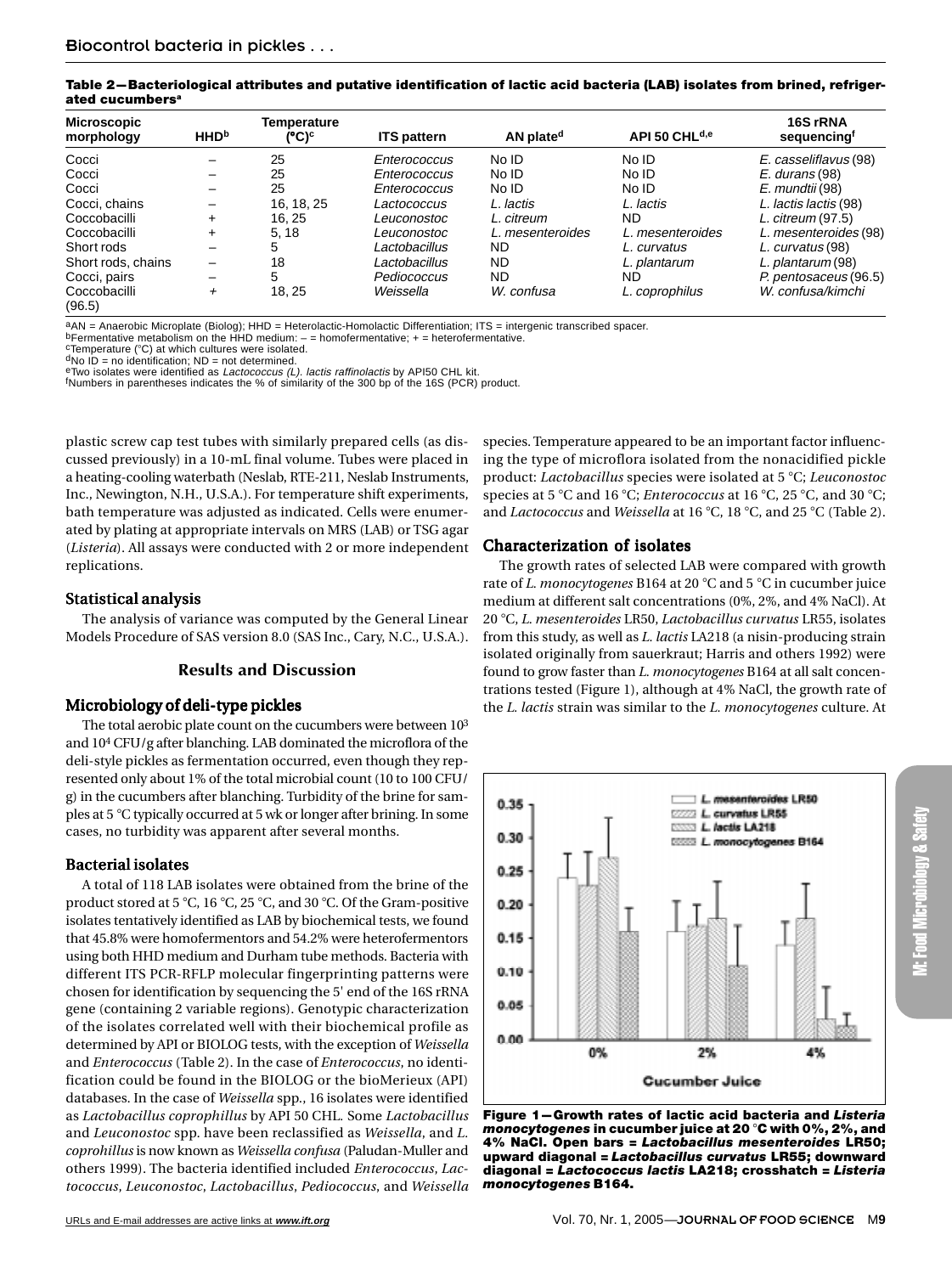5 8C, *L. monocytogenes* grew faster than all of the LAB isolates, reaching maximum cell density in 5 to 7 d (data not shown).

Because of its homofermentative metabolism and growth characteristics, *L. curvatus* LR55 was chosen for further testing as a putative biocontrol organism. We found that *L. curvatus* LR55 did not produce a bacteriocin (as observed by the agar plate spot method) and grew slower than *L. monocytogenes* at 5 °C. However, an abuse temperature of 21 °C could inhibit *L. monocytogenes*. In a temperature shift experiment (from  $5^{\circ}$ C to 21 $^{\circ}$ C) carried out in cucumber juice medium with 4% NaCl, *L. monocytogenes* counts were quickly reduced after the shift up in temperature when *L. curvatus* LR55 was present, compared with a pure culture of *L. monocytogenes* (Figure 2).

# Bacteriocin production by isolates

Potential bacteriocin producing LAB from brine samples were identified on MRS agar plates by the inhibition of growth of neighboring colonies in the spiral patterns obtained by plating brine samples. The spectrum of antimicrobial activity analyzed by the zone of inhibition test against the panel of strains shown in Table 1. Three of these putative bacteriocin-producing isolates showed heat-stable antimicrobial activity of culture supernatants when the brine supernatants were tested. These isolates belonged to the genera *Lactococcus* (LR80), *Enterococcus* (LR110), and *Leuconostoc* (LR50), and showed bacteriocin-like activity against 3 *L. monocytogenes* serotype 4b strains (B181, B182, B184). Interestingly no inhibition zone was apparent when the brine supernatants were tested against *L. monocytogenes* strains B183 (serotype 1/2a) and B184 (serotype 1/2b). To our knowledge, this type of strain selectivity of bacteriocin activity has not been previously reported. However, after the cultures were transferred in the laboratory and grown for frozen storage, the anti-listerial bacteriocin activity was apparently lost. Similar results with class II bacteriocin producers were reported by other authors (Vaughan and others 2001).

Six *L. lactis* isolates (strains LR1 to LR7) showed stable bacteri-

ocin-like activity when *Pediococcus dextrinicus* was used as the indicator organism (Figure 3). The putative bacteriocin activity of these isolates was also found to inhibit *Lactobacillus plantarum*, *L. mesenteroides*, and *L. monocytogenes* 4b, which is similar to the expected pattern for the bacteriocin nisin. Interestingly, 3 of these isolates, LR5, LR6, and LR7, showed no detectable activity against *L. monocytogenes* 1/2a and 1/2b strains. Further characterization of this bacteriocin activity will be the subject of future work.

#### Discussion

The microflora of fruits and vegetables are related to agronomic practices, including irrigation water, fertilizers, and soil type in the field (Taormina and Beuchat 2002). The ecology of the resulting fresh vegetable products depends on the processing conditions and characteristics of the fruits and vegetables being processed. For fruits with low pH, such as tomatoes, lactobacilli typically predominate during storage, although the initial microflora include yeasts, molds, and Gram-negative bacteria (Drosinos and others 2000). Spoilage of leafy vegetables, naturally low in sugar content, is mainly due to Gram-negative bacteria, but in sugar-rich produce such as cucumbers and cabbage, spoilage or fermentative microflora typically consists of LAB and yeasts (Jacxsens and others 2003).

In brined vegetable products, the decline in pH, salt concentration, and temperature influence the type of microorganisms carrying out the fermentation (Fleming and others 1995). Four stages can be differentiated in vegetable fermentations, each characterized by different groups of microorganisms: initiation (various Gram-positive and Gram-negative bacteria), primary fermentation (LAB and yeasts), secondary fermentation (yeasts), and post-fermentation (surface growth of oxidative yeasts, molds, and bacteria). In vegetable fermentations where low salt and cold temperatures are common, such as cabbage fermentations (2% NaCl and 18 $^{\circ}$ C), the LAB populations are dominated by heterofermentors such as *Leuconostoc* or *Weisella* spp. at the start of the fermentation, followed by a variety of homofermentors (Plengvidhya 2003). In fermentations with higher initial salt concentrations and warmer temperatures





**Figure 2—Growth of** *Listeria monocytogenes* **B164 in pure and mixed cultures with** *Lactobacillus curvatus* **LR55 in cucumber juice with 4% NaCl. The arrow indicates a temperature shift from 5** 8**C to 21** 8**C. Open circles =** *L. monocytogenes* **B164 in pure culture; filled circles =** *L. monocytogenes* **B164 in mixed culture; triangles =** *L. curvatus* **LR55 in mixed culture.**



**Figure 3—Zones of inhibition from bacteriocin-producing** *Lactococcus lactis* **isolates on De Man, Rogosa, Sharpe (MRS) agar seeded with a lawn of** *Pediococcus dextrinicus***. Indicated spots contain supernatant from (1) LR1; (2) LR2; (3) LR4; (4) LR5; (5) LR6; (6) LR7.**